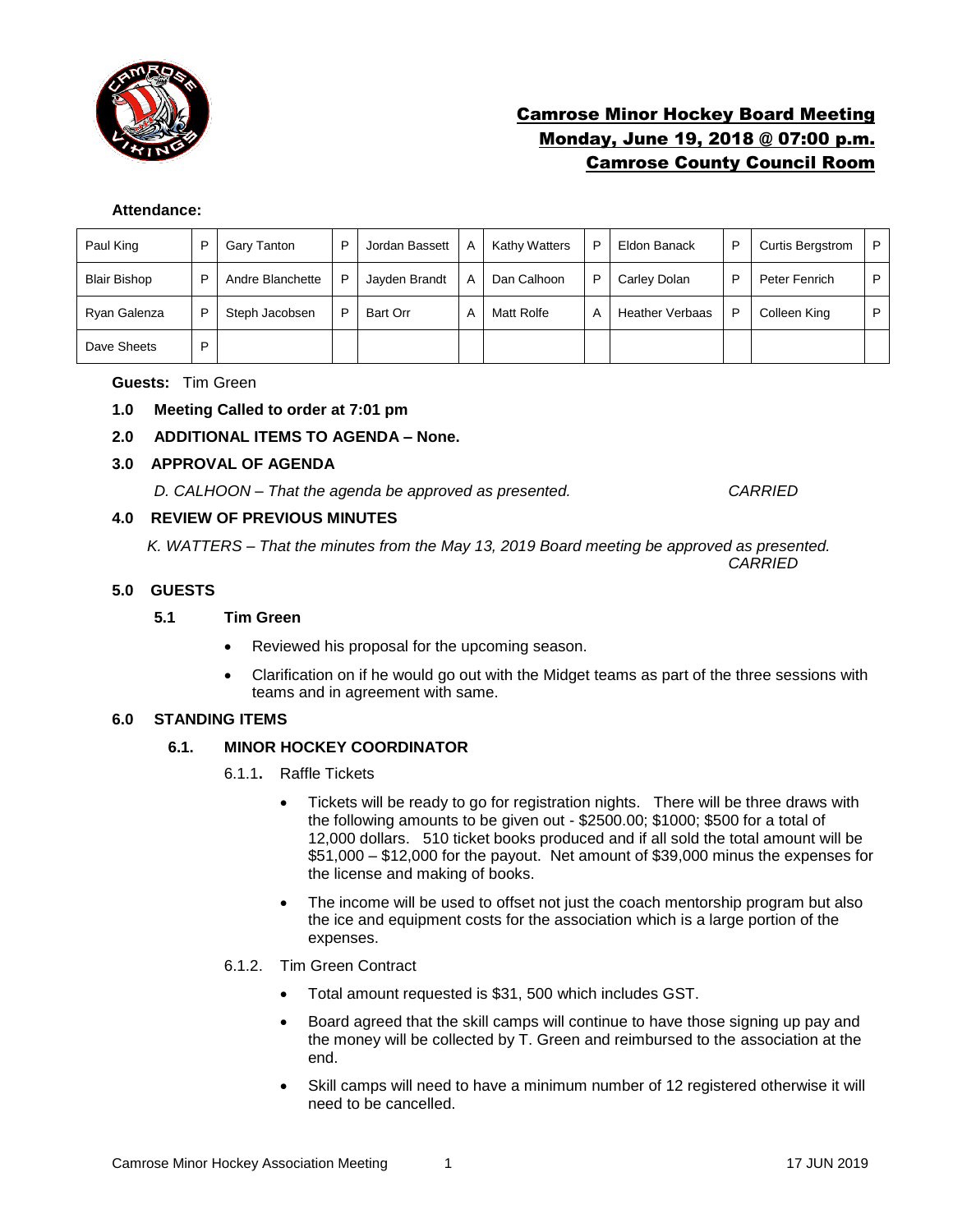Peewee/Bantam Skill camp to be reviewed in December and if attendance is low, it will be cancelled for January – March.

*R. GALENZA – That we accept the contract as presented with the changes noted above. CARRIED*

6.1.3 Review of Budget

*P. Fenrich – That the budget be approved with the additional funds from the raffle accounted for. Refer to attachment*. *CARRIED*

#### **6.2** Directors

- 6.2.1 Registrations P. King
- 6.2.2 Promotions and Relations J Bassett.
	- Get Jordan to send out information on our 4 year old program.
- 6.2.3 Sponsorship B. Orr
	- C. King will send the sponsorship record and S. Jacobsen will also be available if B. Orr has any questions.
	- Opportunity for team sponsorship available.
- 6.2.4 Evaluation Tryouts R. Galenza
	- Will tweak the tryout times and need to look at the goalie clinics and evaluation dates.
- 6.2.5 Equipment C. King
	- Rink staff asking if we want to keep the large dividers that are presently in the Max Arena. Feel they are in the way.
	- Will keep for this season and CMHA will monitor as to how much use they get and review in June of 2020.
- 6.2.6 Director of Discipline H. Verbaas
	- Information reviewed with the AtoMc 4A Crunch.

*S. Jacobsen – that both parents complete the RIS-Parent Module prior to registration and this email to come from the President. CARRIED*

- Complaint received and forwarded to H. Verbaas regarding the Midget AA from P. King. Committee set up of H. Verbaas, D. Sheets, P. Fenrich and B. Orr
- 6.2.7 Rep Team (AA, A and B Teams) P. King
	- Will review applications received to date and see about setting up interview times.
- 6.2.8 Non Rep Teams C. Calhoon Nothing at this time.
- 6.2.9 Coach Mentorship G. Tanton and K. Watters- Nothing at this time.
- 6.2.10 RIC M. Rolfe not available.
- 6.2.11 Division Directors
	- a) Atom P. Fenrich Follow up completed with the year-end feedback surveys. It must be stressed that CMHA cannot mandate equal ice time. Review of expectations, communication and have a Tier 6 team at this level may alleviate some of the concerns identified.
	- b) Intro to Hockey H. Verbaas and A. Blanchette presented the Intro to Hockey structure that they would like done for CMHA.
	- *S. JACOBSEN – That we do not split our Novice into Minor and Major age groups.*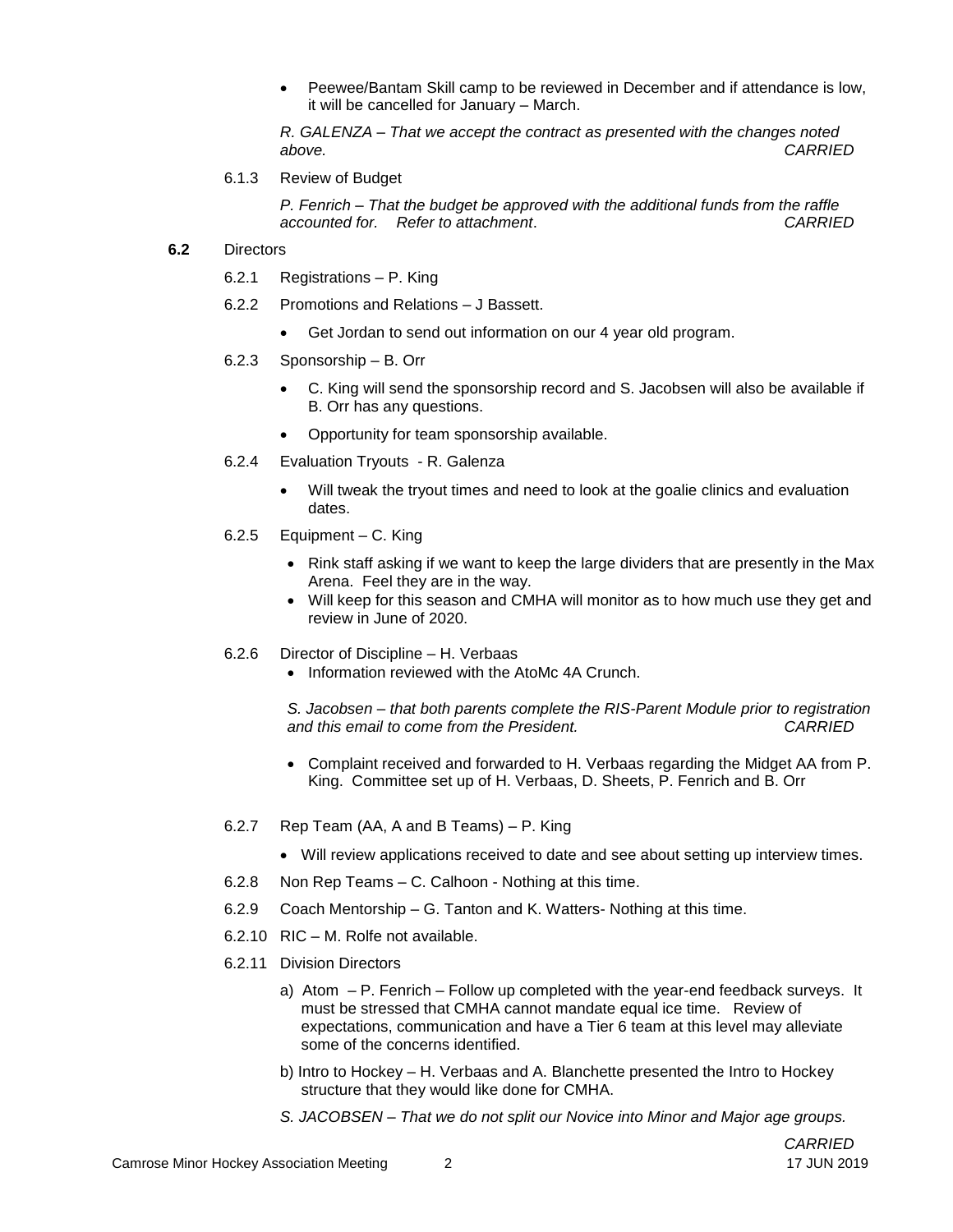*H. VERBAAS – that we approve the structure of the Initiation and Novice Intro to Hockey Structure as presented. CARRIED*

- 6.2.12 Director of Safety S. Jacobsen Nothing to report
- 6.2.13 Director of Female Hockey
	- Eldon Banack attended the Hockey Alberta meeting and in 2020 it will be mandated there will need to be a female coach on the bench for female teams.

### **7.0 OLD BUSINESS**

#### **7.1** Volunteers for Registration Night

|   | Tuesday, June 18        | <b>Job Duty</b>           | Wednesday, June 19 | <b>Job Duty</b>           |
|---|-------------------------|---------------------------|--------------------|---------------------------|
|   | Colleen                 | New Registrants           | Colleen            | <b>New Registrants</b>    |
|   | Paul                    | <b>Registration Table</b> | Paul               | <b>Registration Table</b> |
| 3 | Dan Calhoon             | REG/PAYMENT               | Dave Sheets        | <b>REG/PAYMENT</b>        |
|   | Peter Fenrich           | <b>REG/PAYMENT</b>        | Eldon Banack       | <b>REG/PAYMENT</b>        |
| 5 | Jordan Bassett          | <b>REG/PAYMENT</b>        | K. Watters         | <b>REG/PAYMENT</b>        |
|   | G. Tanton / S. Jacobsen | <b>REG/PAYMENT</b>        | R. Galenza         | If needed                 |

- **7.2** NAHL AND REM Hockey Meeting G. Tanton to attend in Edmonton on June 22.
- **7.3** Follow up with Team Complaint 4A Crunch Refer to 6.2.6.
- **7.4** Development Week-end in Red Deer June 22 23
	- C. Bergstrom will attend.
- **7.5** Branding of Female teams
	- Will remain as the Wildcats

#### **8.0 NEW BUSINESS**

- **8.1** Player request to go to Daysland
	- C. Molinski has requested to be released to Daysland as they live in Bawlf but will be working in Daysland.
	- *C. BERGSTROM – That we allow the player to go to Daysland CARRIED*
- **8.2** August Registration Dates
	- Tentatively set for August 21 and 22
- **8.3** Allowing a 3 year old in the 4 year old program
	- Request denied.
- **8.4** Battle River Sports Request to have an online ordering system for merchandise with the new CMHA logo.
	- Will request more information with regards to a kickback to the association if they are allowed to do this.
- **8.5** Goaltending Clinic with Ian Gordan
	- S. Jacobsen will look after the Goaltending Clinic and C. King will have a sign up list available at registration night.
- 8.6 Request for Player Acceleration (Tabled Will not review until after registration numbers are in)
	- 8.6.1 GALENZA, Addison Novice to Atom Wildcats
	- 8.6.2 NELSON, Anju Initiation 2 to Novice Wildcats
	- 8.6.3 SCHAFER, Clara Initiation 2 to Novice Wildcats